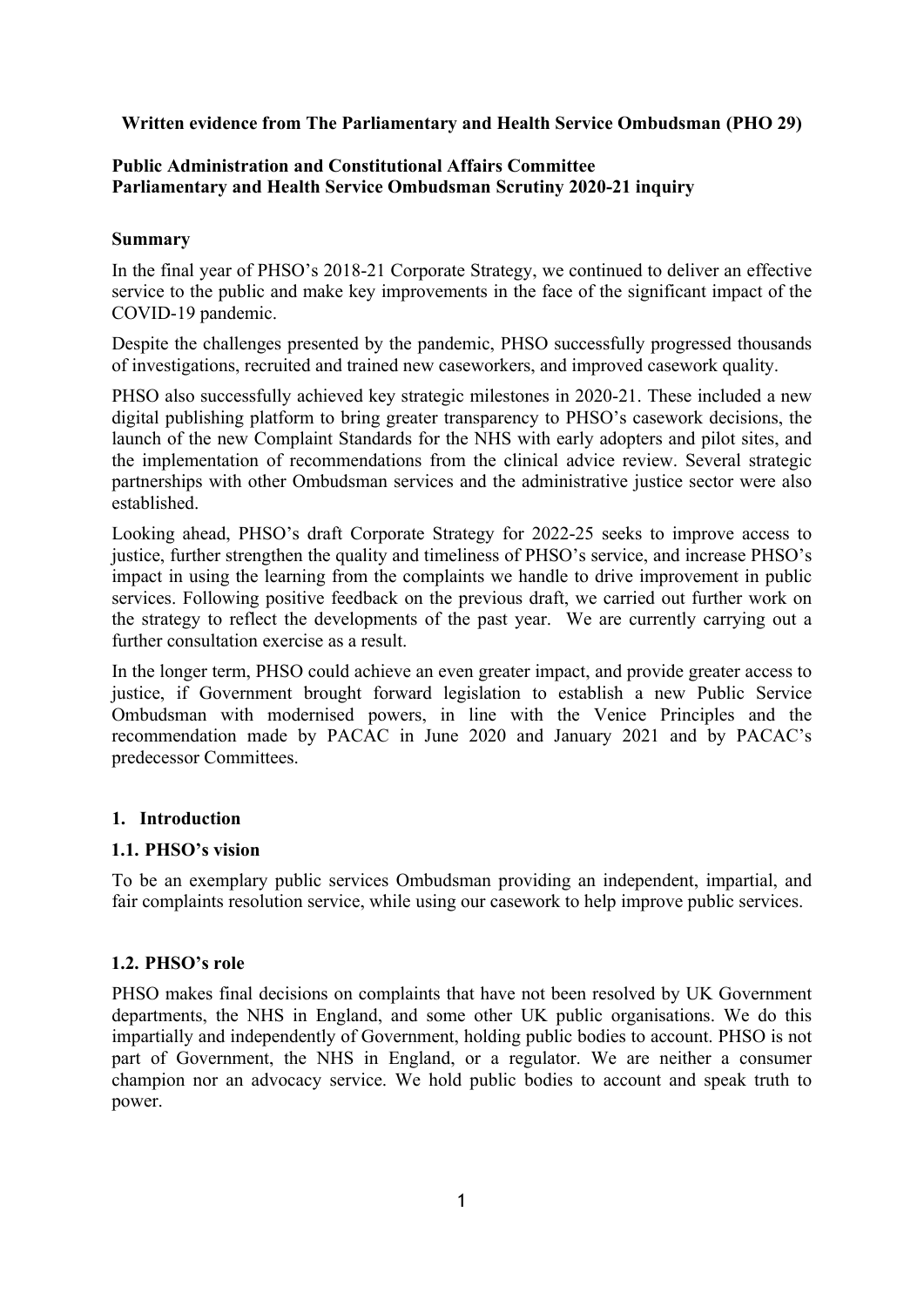### **1.3. How we work**

PHSO looks into complaints where an individual or group believes there has been injustice or hardship because an organisation has not acted properly or fairly or has provided a poor service and not put things right.

We expect people to complain to the NHS organisation or Government agency first, so it has a chance to put things right. If an individual believes there is still a dispute about the complaint after an organisation has responded, PHSO can be asked to consider it.

When we first receive a complaint, we make initial checks to see if we can deal with it. We confirm whether the complaint is within the powers of PHSO to investigate the organisation and issue complained about. We also check whether a complaint is ready for us to investigate. For example, complaints about Government departments and agencies must be referred to PHSO by an MP.

If a complaint moves past this stage, then we take a closer look to decide how best to resolve matters through a primary investigation. We consider whether the complaint can be resolved quickly, for example by reaching a shared agreement between the organisation and the complainant. If not, we examine the evidence available, alongside specialist advice if relevant, to decide if there are unresolved matters.

If a complaint cannot be decided following a primary investigation, PHSO will perform a more detailed investigation. A complaint is upheld if the organisation complained about got things wrong, the person was negatively affected, and the organisation has not already put things right. When a complaint is upheld, PHSO makes recommendations to the organisation complained about to rectify this.

PHSO shares findings from casework with Parliament to help it hold organisations that provide public services to account. We also share findings more widely to promote improvements in public services.

# **1.4. Data about PHSO's performance**

At the end of each financial year, we carry out checks on performance data to make sure it is accurate before we publish it in PHSO's annual report. As a result, the data that appears in the 2021-22 Annual Report when it is published in 2022 may differ slightly from 2021-22 data provided to the Committee before then.

# **2. Leading and improving PHSO**

When the COVID-19 pandemic arose in March 2020, PHSO rapidly adjusted ways of working and technology to enable the organisation to deliver a full range of services to the public while staff were working from home.

Throughout this period, PHSO faced the same challenges that affected other people and organisations across society, as staff juggled the caring responsibilities, illnesses and anxieties generated by the pandemic.

Notwithstanding these challenges, PHSO successfully delivered significant change in the final year of PHSO's 2018-21 Corporate Strategy.

We invested in additional IT equipment to support the rapid transition from office-based to remote working, and other equipment to ensure PHSO's offices were COVID-19 secure for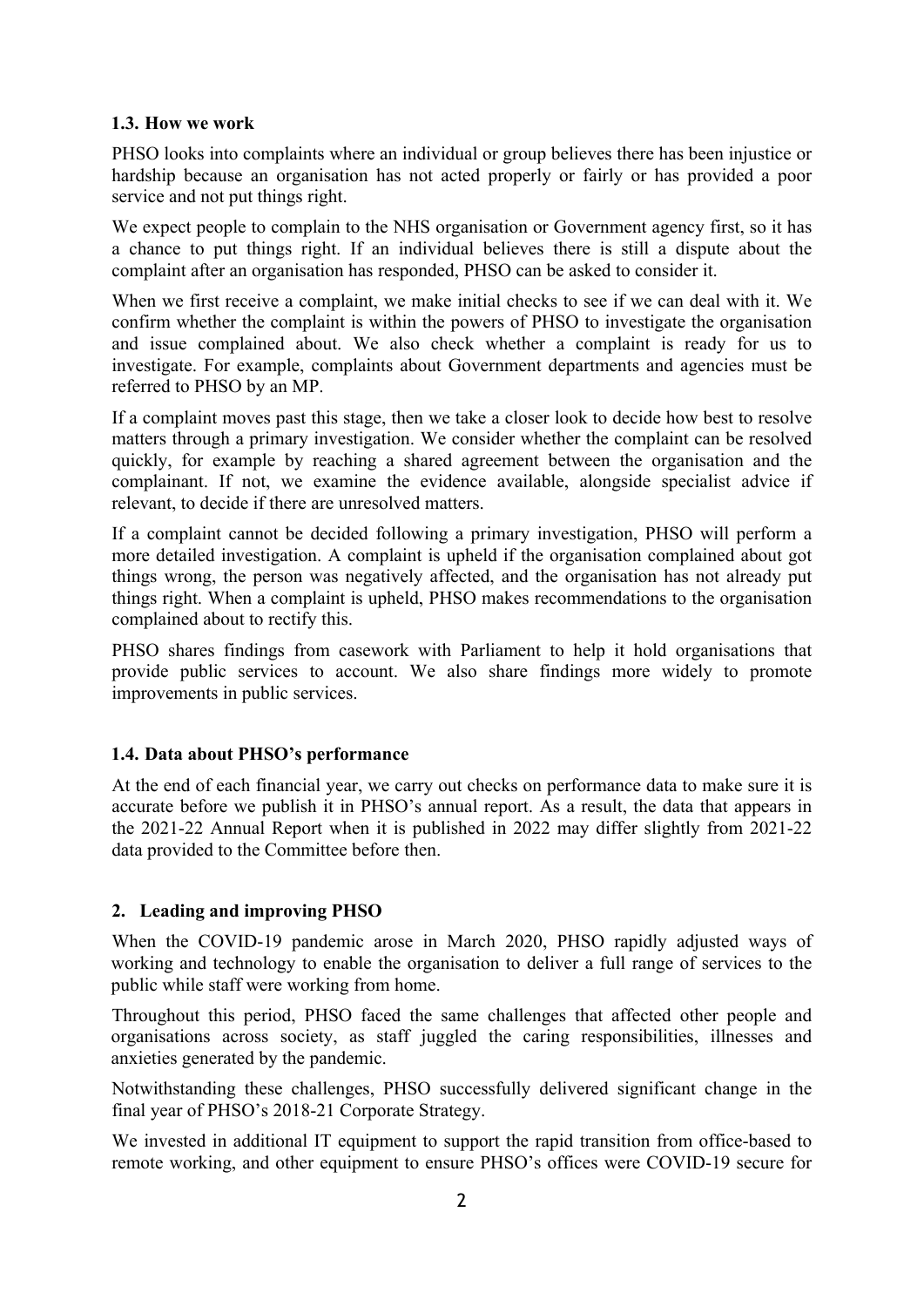staff who were not able to work from home, and to support a safe return to office-based working when that became possible.

We converted PHSO's entire training programme into e-learning, so that new caseworkers could be inducted and trained, and existing staff could continue their professional development while working remotely. PHSO delivered nearly 1,500 days of training to staff 2020-21. This is equivalent to more than three days training per person. Staff survey results from 2020 showed that 89% of staff felt they had the skills needed to do their job effectively.

We continued to focus on value for money, developing a sector-leading approach to measuring the value for money we provide. This approach has been highlighted by the National Audit Office as an example of good practice. The other two elements of our value for money framework are peer review and the HM Treasury value for money framework. We will undertake a peer review in the next period and are piloting use of the HM Treasury framework.

Following a one-year funding settlement for 2021-22, we postponed the launch of PHSO's next Corporate Strategy. We have instead used 2021-22 as a bridging year, to focus on recovering from the impacts of the pandemic, including piloting a hybrid model of remote and office-based working for PHSO staff.

We will launch PHSO's new strategy for 2022-25 later in the current business year. The new strategy will focus on improving access to PHSO's service, ensuring that people receive a high-quality service, and encouraging a culture of learning and continuous improvement in public services.

### **3. Operational performance and improvement**

### **3.1. Casework performance and impact**

COVID-19 has created very significant challenges for PHSO's service. Over an extended period, the NHS and Government departments struggled to contribute to PHSO's investigations and respond to PHSO's enquiries in a timely way, as they redirected resources to respond to the pandemic. In a number of areas, ongoing pressures mean delays in responding to our enquiries continue.

PHSO paused work on complaints about the NHS between 26 March and 30 June 2020 to allow the NHS to focus its resources on responding to the COVID-19 crisis. We took this decision after listening to advocacy groups and NHS organisations, and as we learnt that complaints teams were increasingly being re-deployed to support the pandemic response. The NHS also paused all complaint handling during this period.

PHSO focused on maintaining a service to the public by keeping phone lines open and continuing to progress complaints about Government departments and agencies as far as possible. We were also able to continue some work on complaints about the NHS where we could make progress without needing to contact NHS organisations or staff.

Despite these significant challenges, PHSO made decisions on over 23,000 complaints including 4,421 following primary or detailed investigations, in addition to complaints that were completed following initial checks. This compares to 30,895 decisions made in 2019- 20, 7,740 of which were primary or detailed investigations. We dealt with nearly 80,000 enquiries in 2020-21 and accepted nearly 25,000 complaints. PHSO made 745 recommendations including a total of nearly £500,000 in financial remedy to complainants who had been failed by public services.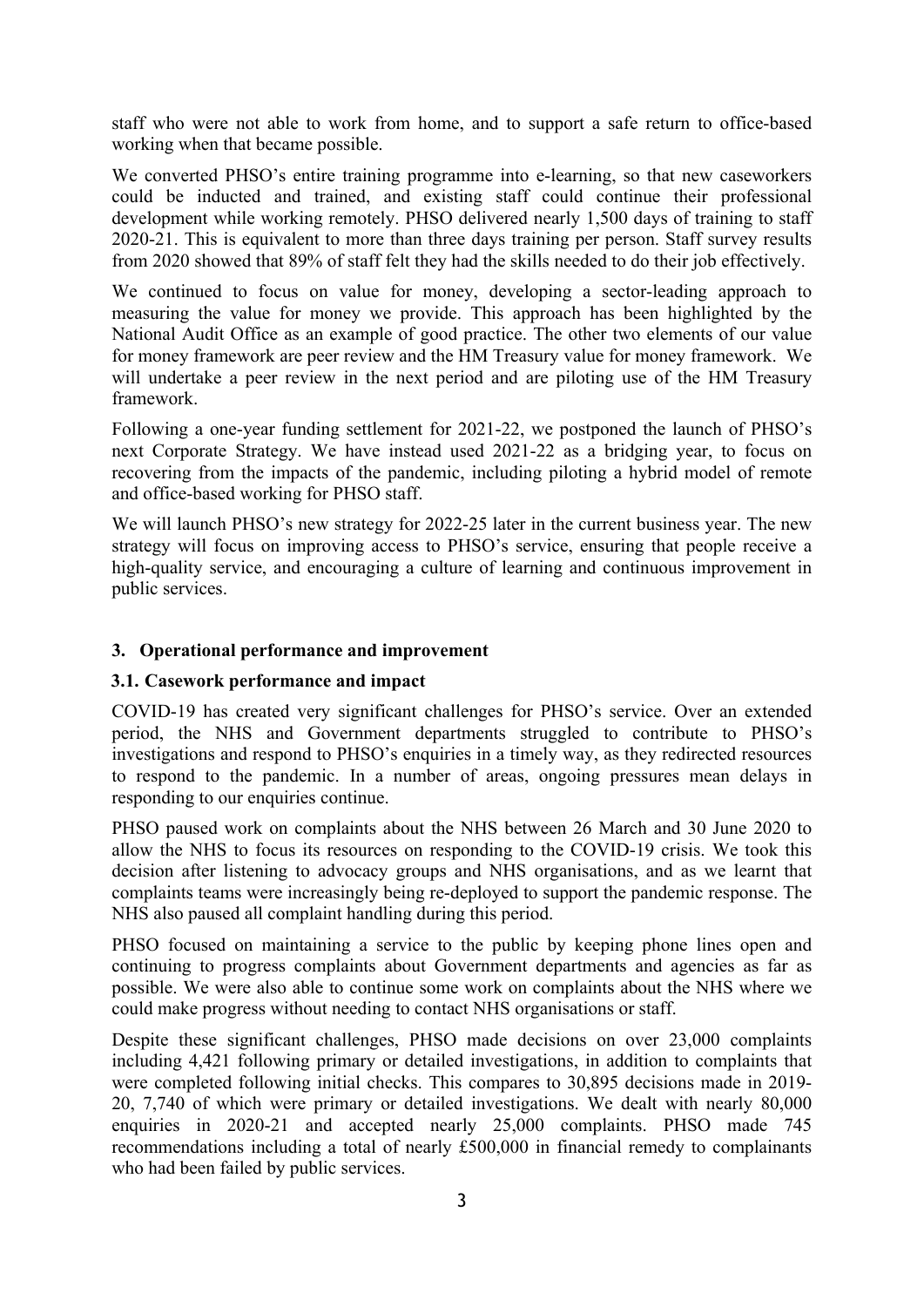By the end of 2020-21, the impact of the pandemic resulted in a queue of 3,084 complaints waiting to be investigated, and an increase in how long it took to close complaints. Since then, PHSO has focused on using 2021-22 as a period of recovery and stabilisation. We continue to recruit and train additional caseworkers. PHSO is also focusing on complaints that involve more serious injustices – an approach that is already routine for many Ombudsman services in other sectors and countries.

Even with the additional efforts of PHSO's recovery plan, we expect the next period to be increasingly difficult. The NHS continues to face significant challenges as it grapples with both the ongoing impact of the pandemic and large backlogs and waiting lists of people seeking to access care. Official figures show more than 5.6 million people are now waiting for NHS treatment, with potentially millions more who have faced delays to treatment and difficulties accessing care.<sup>1</sup> Other frontline public services face similar issues, with nearly half a million cases waiting to be heard in magistrates' courts, and the backlog of cases in the Crown Court reaching "crisis levels".<sup>2</sup> This will continue to affect how quickly organisations can provide information to enable PHSO to progress complaints. In turn, we expect this to affect the time it takes PHSO to reach a decision on complaints.

Early intelligence from frontline NHS organisations, along with a substantial increase in calls to PHSO's enquiry line, also suggests we will see a significant increase in the number and complexity of complaints PHSO receives about the NHS over the next period, as complaints about long waiting times and difficulties accessing NHS services flow through to PHSO. This is being compounded by a shift in the public's attitude towards the NHS, as patients and their families struggle with the reality of living in pain and illness due to delays in care and treatment, and become less forgiving of the NHS' difficulties in providing timely care as a result.

### **3.2. Improving PHSO's casework**

Despite the challenges presented by the pandemic, PHSO made further improvements to the quality of casework in 2020-21, including a new, sector-leading set of comprehensive quality standards. These standards are driving a focus on achieving consistently high-quality casework. Alongside the new standards, PHSO introduced improved guidance and training for caseworkers, as well as coaching and support from a team of casework quality experts.

PHSO continued with its accreditation programme for senior caseworkers, helping to professionalise complaint-handling and improve standards. In 2020-21, PHSO introduced a new process for re-accreditation, ensuring that accredited caseworkers continue to maintain and develop their skills.

PHSO continued to build on previous work to resolve more complaints earlier in the process without always needing to carry out a detailed investigation. During 2020-21 we resolved nearly 300 complaints with the agreement of the complainant, including 14 through mediation, which resulted in an outcome that all parties agreed to, despite limited availability of clinicians.

In one example, PHSO was able to achieve a financial remedy of at least £110,000 for a complainant who had been forced to pay this amount for care and support services due to a

<sup>1</sup> BMA, *[Pressure](https://www.bma.org.uk/advice-and-support/nhs-delivery-and-workforce/pressures/pressure-points-in-the-nhs) [points](https://www.bma.org.uk/advice-and-support/nhs-delivery-and-workforce/pressures/pressure-points-in-the-nhs) [in](https://www.bma.org.uk/advice-and-support/nhs-delivery-and-workforce/pressures/pressure-points-in-the-nhs) [the](https://www.bma.org.uk/advice-and-support/nhs-delivery-and-workforce/pressures/pressure-points-in-the-nhs) [NHS:](https://www.bma.org.uk/advice-and-support/nhs-delivery-and-workforce/pressures/pressure-points-in-the-nhs) [July](https://www.bma.org.uk/advice-and-support/nhs-delivery-and-workforce/pressures/pressure-points-in-the-nhs) [and](https://www.bma.org.uk/advice-and-support/nhs-delivery-and-workforce/pressures/pressure-points-in-the-nhs) [August](https://www.bma.org.uk/advice-and-support/nhs-delivery-and-workforce/pressures/pressure-points-in-the-nhs) [2021](https://www.bma.org.uk/advice-and-support/nhs-delivery-and-workforce/pressures/pressure-points-in-the-nhs) [analysis](https://www.bma.org.uk/advice-and-support/nhs-delivery-and-workforce/pressures/pressure-points-in-the-nhs)*, 2021.

<sup>2</sup> House of Lords Select Committee on the Constitution, *[COVID-19](https://committees.parliament.uk/committee/172/constitution-committee/news/153596/report-published-on-the-impact-of-covid19-on-courts-and-tribunals-in-england-and-wales/) [and](https://committees.parliament.uk/committee/172/constitution-committee/news/153596/report-published-on-the-impact-of-covid19-on-courts-and-tribunals-in-england-and-wales/) [the](https://committees.parliament.uk/committee/172/constitution-committee/news/153596/report-published-on-the-impact-of-covid19-on-courts-and-tribunals-in-england-and-wales/) [Courts,](https://committees.parliament.uk/committee/172/constitution-committee/news/153596/report-published-on-the-impact-of-covid19-on-courts-and-tribunals-in-england-and-wales/) [22](https://committees.parliament.uk/committee/172/constitution-committee/news/153596/report-published-on-the-impact-of-covid19-on-courts-and-tribunals-in-england-and-wales/)[nd](https://committees.parliament.uk/committee/172/constitution-committee/news/153596/report-published-on-the-impact-of-covid19-on-courts-and-tribunals-in-england-and-wales/) [Report](https://committees.parliament.uk/committee/172/constitution-committee/news/153596/report-published-on-the-impact-of-covid19-on-courts-and-tribunals-in-england-and-wales/) [of](https://committees.parliament.uk/committee/172/constitution-committee/news/153596/report-published-on-the-impact-of-covid19-on-courts-and-tribunals-in-england-and-wales/) [Session](https://committees.parliament.uk/committee/172/constitution-committee/news/153596/report-published-on-the-impact-of-covid19-on-courts-and-tribunals-in-england-and-wales/) [2019-21](https://committees.parliament.uk/committee/172/constitution-committee/news/153596/report-published-on-the-impact-of-covid19-on-courts-and-tribunals-in-england-and-wales/)*, 2021.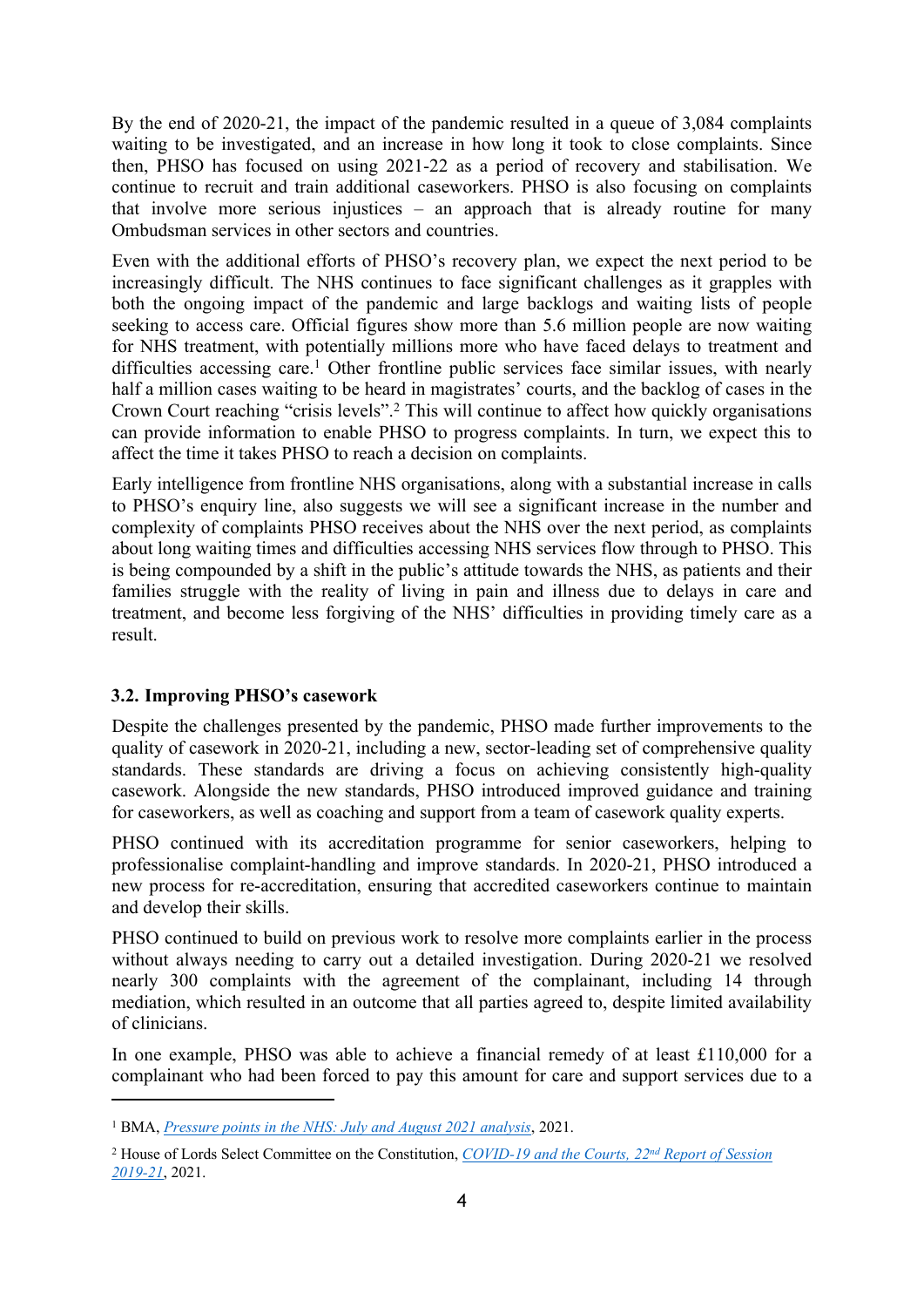flawed decision by the NHS not to provide funding. PHSO's caseworker achieved this by drawing on evidence and using their specialist knowledge to work with the NHS without needing to carry out a detailed investigation. In another example, a complainant who had been a victim of identity theft was denied a new passport, which meant they had no photographic identification to open bank accounts, apply for jobs, or access benefits. It also meant they were unable to see their children or parents, who lived abroad. These issues had a significant impact on the complainant's mental health and financial security. By working with the complainant and the Home Office to reach a mutually agreed outcome, PHSO was able to resolve the complaint and ensure the complainant was issued with a new passport.

PHSO also made further progress in improving the way we commission and use advice from expert clinicians, following an independent review commissioned by PHSO in 2018. In 2020- 21, we introduced significant changes to increase the involvement of clinical advisers in investigations. This included seeking clinical advice earlier in the investigation process and, for more complex investigations, an additional level of assurance from clinical advisers that their advice has been applied appropriately. To support the NHS to better understand how PHSO uses clinical advice to make judgements about the care and treatment they provide, we issued case studies that illustrate how PHSO applies its clinical standards when we investigate complaints.

# **4. Sharing good practice and insight**

### **4.1. Engaging externally**

Throughout 2020-21, PHSO worked closely with other Ombudsman services, researchers, and academics to challenge and support public services to learn from complaints. For example, PHSO initiated and led a research project with the International Ombudsman Institute to examine the impact of the COVID-19 pandemic on Ombudsman services and share good practice in managing that impact. An interim report published on Ombuds Day 2020<sup>3</sup> , followed by a final report in May 2021, shared the learning from 53 Ombudsman services across 37 different countries.<sup>4</sup>

In spring 2021, PHSO launched a partnership with the South African Office of the Health Ombud (OHO), supported by the UK Foreign and Commonwealth Development Office. The partnership aims to bring mutual benefits to both PHSO and OHO. We have held four virtual learning exchanges so far, covering casework methodology, mediation and resolution, and peer review.

PHSO is also an active contributor to the administrative justice sector's work to examine the learning from failings made by the Windrush Compensation Scheme. This work seeks to ensure the complaints process is efficient and fair, and that people affected by Windrush receive timely decisions on their applications for compensation.

The Radio Ombudsman podcast series continued during the COVID-19 pandemic, with guest appearances in 2020-21 from experts including Baroness Hale, former President of the Supreme Court; Lord Adebowale, Chair of NHS Confederation; and Sir Robert Francis, Chair of Healthwatch England.

<sup>3</sup> [The](https://www.ombudsman.org.uk/publications/ombudsman-coronavirus-and-crisis-management) [Ombudsman,](https://www.ombudsman.org.uk/publications/ombudsman-coronavirus-and-crisis-management) [coronavirus](https://www.ombudsman.org.uk/publications/ombudsman-coronavirus-and-crisis-management) [and](https://www.ombudsman.org.uk/publications/ombudsman-coronavirus-and-crisis-management) [crisis](https://www.ombudsman.org.uk/publications/ombudsman-coronavirus-and-crisis-management) [management,](https://www.ombudsman.org.uk/publications/ombudsman-coronavirus-and-crisis-management) [2020.](https://www.ombudsman.org.uk/publications/ombudsman-coronavirus-and-crisis-management)

<sup>4</sup> [The](https://www.ombudsman.org.uk/publications/art-ombudsman-leadership-through-international-crisis) [Art](https://www.ombudsman.org.uk/publications/art-ombudsman-leadership-through-international-crisis) [of](https://www.ombudsman.org.uk/publications/art-ombudsman-leadership-through-international-crisis) [the](https://www.ombudsman.org.uk/publications/art-ombudsman-leadership-through-international-crisis) [Ombudsman:](https://www.ombudsman.org.uk/publications/art-ombudsman-leadership-through-international-crisis) [leadership](https://www.ombudsman.org.uk/publications/art-ombudsman-leadership-through-international-crisis) [through](https://www.ombudsman.org.uk/publications/art-ombudsman-leadership-through-international-crisis) [International](https://www.ombudsman.org.uk/publications/art-ombudsman-leadership-through-international-crisis) [Crisis,](https://www.ombudsman.org.uk/publications/art-ombudsman-leadership-through-international-crisis) [2021.](https://www.ombudsman.org.uk/publications/art-ombudsman-leadership-through-international-crisis)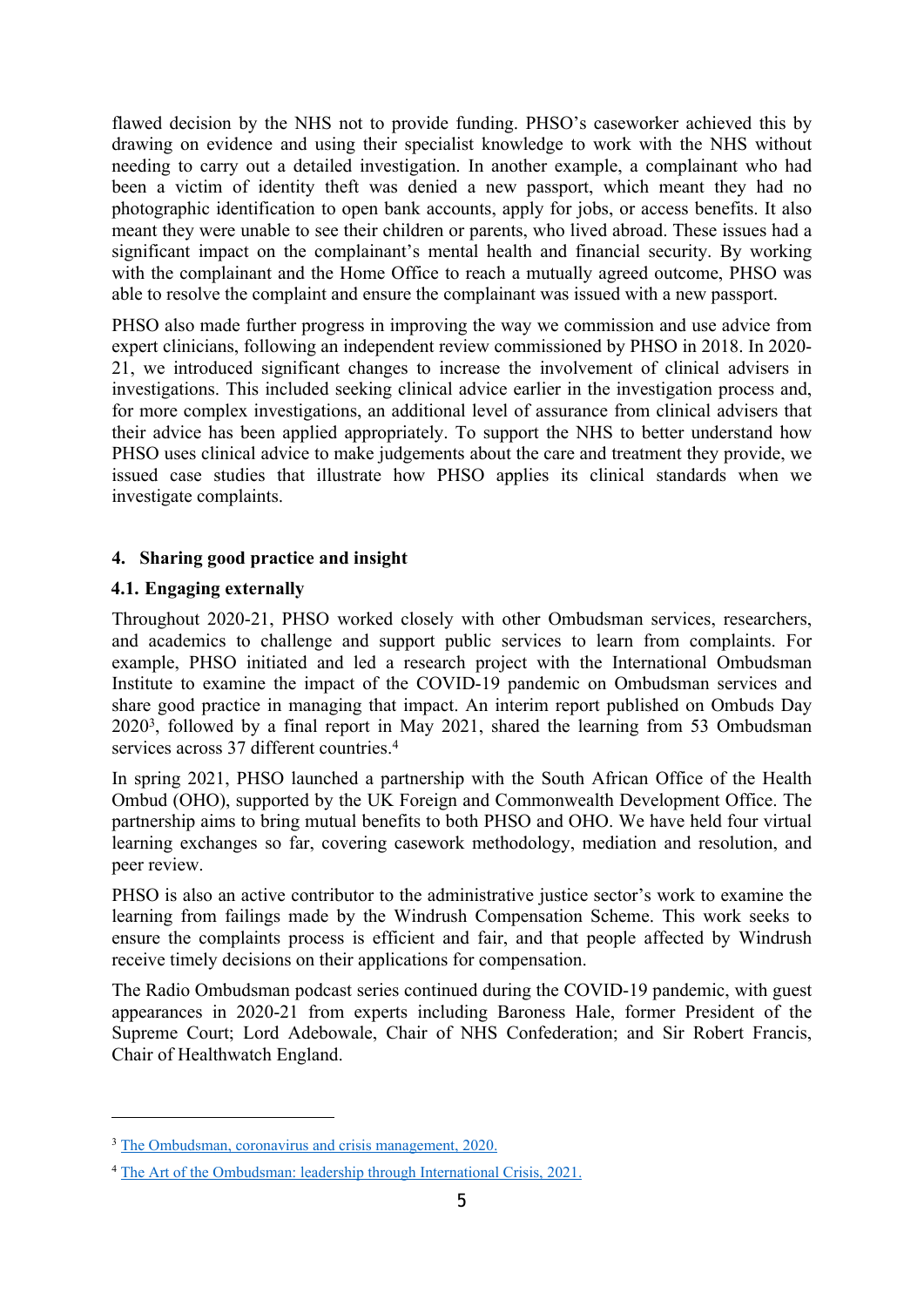### **4.2. Sharing the learning from complaints**

In 2020-21, PHSO progressed plans to publish more casework decisions online. This was a significant digital transformation project that required a new online publishing system to be built, as well as changes to PHSO's casework processes to protect the privacy of complainants. The new digital publishing platform was launched in early 2021-22 and we will develop the platform over the next period to share more information about our casework and ensure it is as accessible as possible to use.

In July 2020, PHSO published *Making Complaints Count*, a major report that examined the quality of complaint handling across the NHS in England and UK Government departments.<sup>5</sup> We found that the current complaints system was not meeting the needs of the public, due to inconsistency in the way complaints are handled by frontline public services and cultural barriers that mean public bodies often fail to see complaints as a positive source of learning to help improve their services. The learning from this report has informed PHSO's work to drive up the quality of frontline complaint-handling in public services and to develop a set of Complaint Standards for the NHS.

In November 2020, PHSO published *Continuing Healthcare: Getting it right first time.<sup>6</sup>* The report identified the learning from complaints about a type of NHS-funded care called continuing healthcare (CHC). We found that delays and incorrect decisions meant that people with complex care needs were forced either to go without the essential care they needed, or to pay hundreds of thousands of pounds for privately funded care that should have been funded by the NHS. PHSO recommended that NHS staff be supported with clearer guidance, training and coaching to improve the quality and timeliness of decisions about CHC. In summer 2021, PHSO wrote to the Chair of PACAC to welcome the progress that has been made in meeting these recommendations, while also highlighting concerns that the reforms set out in the current Health and Social Care Bill, which will transfer responsibility for CHC to new NHS bodies, risk repeating the mistakes that followed the previous set of NHS reforms in 2012.

Alongside these major reports, in 2020-21 PHSO also responded to several consultations, include one from the Ministry of Justice on improving the Victims' Code. In PHSO's submission, we recommended that the 'MP filter' be removed, so that complainants could choose whether or not to refer a complaint to their MP before bringing it to PHSO.

We contributed to the independent review of maternity services at Shrewsbury and Telford NHS Trust by sharing the learning from PHSO's investigations, and we submitted evidence to PACAC regarding the potential scope of the forthcoming public inquiry into the Government's response to the COVID-19 pandemic. We highlighted the importance of learning from complaints and examining the way a wide range of public services responded to the pandemic.

More recently, PHSO has published complaints about the communication of changes to women's State Pension Age, the care and treatment of a baby who died in hospital, HS2's failure to communicate with a family over the sale of their home, and UK Visas and Immigration's handling of the immigration status of a man from the Windrush generation. We have also published a major report on the learning from failings in the way the NHS requests, reports and acts on x-rays, CTs and other scans.<sup>7</sup> We have re-commenced

<sup>5</sup> [Making](https://www.ombudsman.org.uk/publications/making-complaints-count-supporting-complaints-handling-nhs-and-uk-government) [Complaints](https://www.ombudsman.org.uk/publications/making-complaints-count-supporting-complaints-handling-nhs-and-uk-government) [Count:](https://www.ombudsman.org.uk/publications/making-complaints-count-supporting-complaints-handling-nhs-and-uk-government) [Supporting](https://www.ombudsman.org.uk/publications/making-complaints-count-supporting-complaints-handling-nhs-and-uk-government) [complaints](https://www.ombudsman.org.uk/publications/making-complaints-count-supporting-complaints-handling-nhs-and-uk-government) [handling](https://www.ombudsman.org.uk/publications/making-complaints-count-supporting-complaints-handling-nhs-and-uk-government) [in](https://www.ombudsman.org.uk/publications/making-complaints-count-supporting-complaints-handling-nhs-and-uk-government) [the](https://www.ombudsman.org.uk/publications/making-complaints-count-supporting-complaints-handling-nhs-and-uk-government) [NHS](https://www.ombudsman.org.uk/publications/making-complaints-count-supporting-complaints-handling-nhs-and-uk-government) [and](https://www.ombudsman.org.uk/publications/making-complaints-count-supporting-complaints-handling-nhs-and-uk-government) [UK](https://www.ombudsman.org.uk/publications/making-complaints-count-supporting-complaints-handling-nhs-and-uk-government) [Government](https://www.ombudsman.org.uk/publications/making-complaints-count-supporting-complaints-handling-nhs-and-uk-government) [Departments,](https://www.ombudsman.org.uk/publications/making-complaints-count-supporting-complaints-handling-nhs-and-uk-government) [2020.](https://www.ombudsman.org.uk/publications/making-complaints-count-supporting-complaints-handling-nhs-and-uk-government)

<sup>6</sup> [Continuing](https://www.ombudsman.org.uk/publications/continuing-healthcare-getting-it-right-first-time) [Healthcare:](https://www.ombudsman.org.uk/publications/continuing-healthcare-getting-it-right-first-time) [Getting](https://www.ombudsman.org.uk/publications/continuing-healthcare-getting-it-right-first-time) [it](https://www.ombudsman.org.uk/publications/continuing-healthcare-getting-it-right-first-time) [right](https://www.ombudsman.org.uk/publications/continuing-healthcare-getting-it-right-first-time) [first](https://www.ombudsman.org.uk/publications/continuing-healthcare-getting-it-right-first-time) [time,](https://www.ombudsman.org.uk/publications/continuing-healthcare-getting-it-right-first-time) [2020.](https://www.ombudsman.org.uk/publications/continuing-healthcare-getting-it-right-first-time)

<sup>7</sup> [Unlocking](https://www.ombudsman.org.uk/publications/unlocking-solutions-imaging-working-together-learn-failings-nhs) [Solutions](https://www.ombudsman.org.uk/publications/unlocking-solutions-imaging-working-together-learn-failings-nhs) [in](https://www.ombudsman.org.uk/publications/unlocking-solutions-imaging-working-together-learn-failings-nhs) [Imaging:](https://www.ombudsman.org.uk/publications/unlocking-solutions-imaging-working-together-learn-failings-nhs) [working](https://www.ombudsman.org.uk/publications/unlocking-solutions-imaging-working-together-learn-failings-nhs) [together](https://www.ombudsman.org.uk/publications/unlocking-solutions-imaging-working-together-learn-failings-nhs) [to](https://www.ombudsman.org.uk/publications/unlocking-solutions-imaging-working-together-learn-failings-nhs) [learn](https://www.ombudsman.org.uk/publications/unlocking-solutions-imaging-working-together-learn-failings-nhs) [from](https://www.ombudsman.org.uk/publications/unlocking-solutions-imaging-working-together-learn-failings-nhs) [failings](https://www.ombudsman.org.uk/publications/unlocking-solutions-imaging-working-together-learn-failings-nhs) [in](https://www.ombudsman.org.uk/publications/unlocking-solutions-imaging-working-together-learn-failings-nhs) [the](https://www.ombudsman.org.uk/publications/unlocking-solutions-imaging-working-together-learn-failings-nhs) [NHS,](https://www.ombudsman.org.uk/publications/unlocking-solutions-imaging-working-together-learn-failings-nhs) [2021.](https://www.ombudsman.org.uk/publications/unlocking-solutions-imaging-working-together-learn-failings-nhs)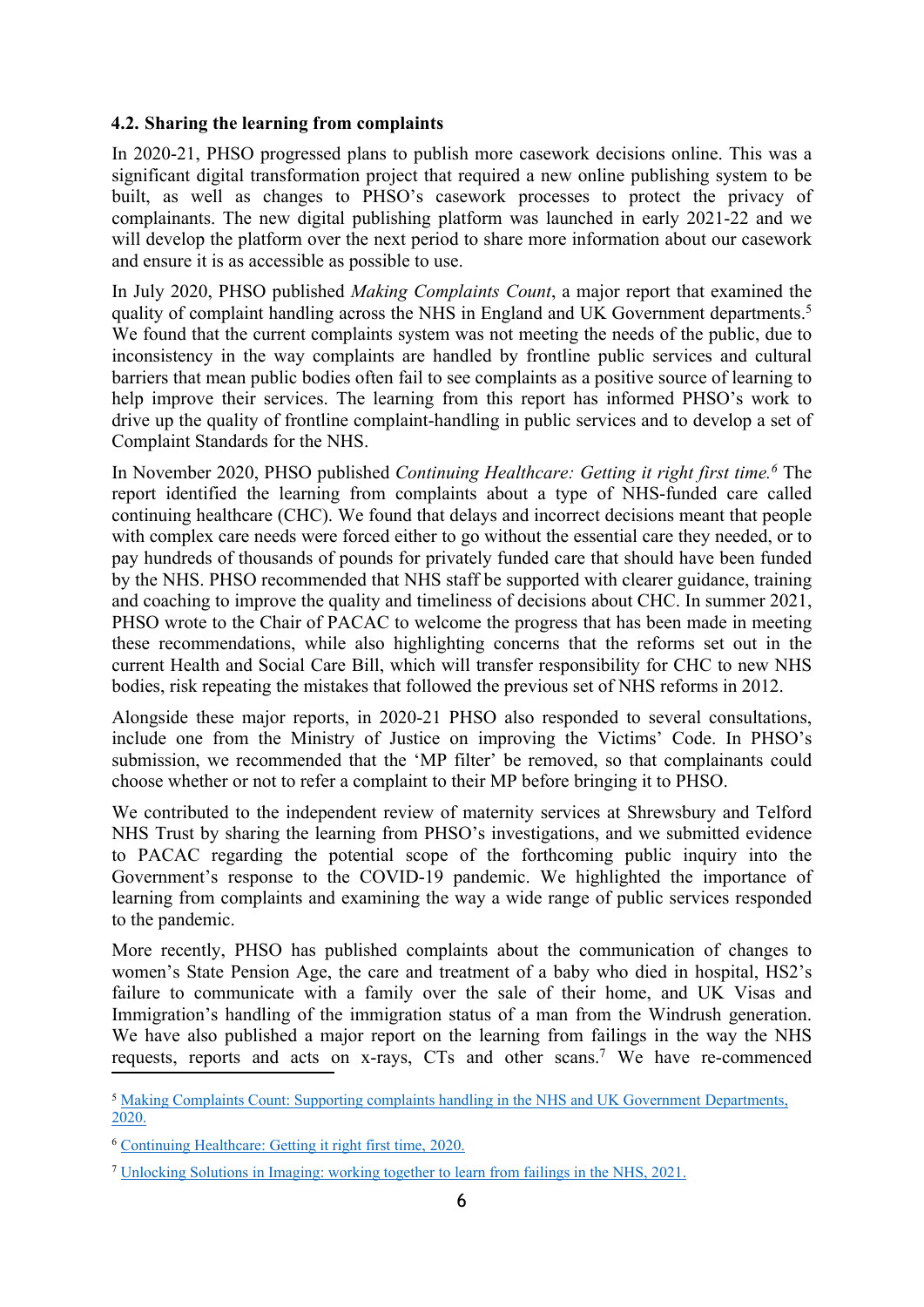publication of statistical data about the complaints we receive after reviewing how we can publish this information in a way that best meets the needs of the people and organisations who use it.

# **4.3. Improving the quality of frontline complaint-handling**

PHSO led the creation of new Complaint Standards for the NHS in England, following extensive engagement with NHS organisations, patient advocacy groups, and the public. The Complaint Standards were launched in March 2021 and PHSO is working with 11 NHS bodies, representing different healthcare sectors, to pilot the Standards before wider implementation throughout the NHS in England.<sup>8</sup> A further 69 NHS bodies are following a self-directed process as early adopters of the NHS Complaint Standards.

PHSO is now working with Government departments and agencies to develop a similar set of Complaint Standards, to improve the quality and consistency of frontline complaintshandling.

# **5. Improving PHSO's impact**

A modern Ombudsman service with updated powers is essential, not only to improve access to justice, but also to ensure public services are supported and challenged to learn from the COVID-19 pandemic.

PHSO's work achieves resolution for thousands of individuals and families who use PHSO's service every year, and it also helps drive improvement in the quality of public services for everyone. Through PHSO's work with PACAC, other Select Committees and independent inquiries, we also support the scrutiny of Government and the NHS and help hold public services to account.

PHSO's impact could be far greater, however, if the outdated legislation that governs our work was reformed. This much-needed reform was recommended by PACAC in July 2020 and January 2021, as well as by PACAC's predecessor committees. Similarly, the 2018 independent review of PHSO's value-for-money found that "PHSO is now out of line with other UK public services Ombudsman offices and wider international practice".<sup>9</sup> Reforming the Ombudsman would enable "more effective access to justice for all citizens and seek to improve public service delivery".

PHSO's outdated powers put the UK and England out of step with international benchmarks of good practice, as defined in the *Venice Principles on the Protection and Promotion of the Ombudsman Institution*. <sup>10</sup> The UK Government itself co-sponsored the adoption of these *Venice Principles* by the United Nations. Despite this, the Government has confirmed to PACAC that "there is no active work in Government" to explore Ombudsman reform.<sup>11</sup>

PHSO continues to seek opportunities in relevant legislation that is already planned during the current Parliamentary session, for a small number of significant but straightforward amendments to support these reforms.

PHSO works closely with the Local Government and Social Care Ombudsman (LGSCO), including through a joint working team that considers complaints about health and social care

<sup>8</sup> [NHS](https://www.ombudsman.org.uk/complaint-standards) [Complaint](https://www.ombudsman.org.uk/complaint-standards) [Standards.](https://www.ombudsman.org.uk/complaint-standards)

<sup>9</sup> [Value](https://www.ombudsman.org.uk/sites/default/files/Value%20for%20Money%20report%20final.pdf) [for](https://www.ombudsman.org.uk/sites/default/files/Value%20for%20Money%20report%20final.pdf) [Money](https://www.ombudsman.org.uk/sites/default/files/Value%20for%20Money%20report%20final.pdf) [Study:](https://www.ombudsman.org.uk/sites/default/files/Value%20for%20Money%20report%20final.pdf) [Report](https://www.ombudsman.org.uk/sites/default/files/Value%20for%20Money%20report%20final.pdf) [of](https://www.ombudsman.org.uk/sites/default/files/Value%20for%20Money%20report%20final.pdf) [the](https://www.ombudsman.org.uk/sites/default/files/Value%20for%20Money%20report%20final.pdf) [independent](https://www.ombudsman.org.uk/sites/default/files/Value%20for%20Money%20report%20final.pdf) [peer](https://www.ombudsman.org.uk/sites/default/files/Value%20for%20Money%20report%20final.pdf) [review](https://www.ombudsman.org.uk/sites/default/files/Value%20for%20Money%20report%20final.pdf) [of](https://www.ombudsman.org.uk/sites/default/files/Value%20for%20Money%20report%20final.pdf) [the](https://www.ombudsman.org.uk/sites/default/files/Value%20for%20Money%20report%20final.pdf) [Parliamentary](https://www.ombudsman.org.uk/sites/default/files/Value%20for%20Money%20report%20final.pdf) [and](https://www.ombudsman.org.uk/sites/default/files/Value%20for%20Money%20report%20final.pdf) [Health](https://www.ombudsman.org.uk/sites/default/files/Value%20for%20Money%20report%20final.pdf) [Service](https://www.ombudsman.org.uk/sites/default/files/Value%20for%20Money%20report%20final.pdf) [Ombudsman](https://www.ombudsman.org.uk/sites/default/files/Value%20for%20Money%20report%20final.pdf) (2018)

<sup>10</sup> [Principles](https://www.venice.coe.int/webforms/documents/default.aspx?pdffile=CDL-AD(2019)005-e) [on](https://www.venice.coe.int/webforms/documents/default.aspx?pdffile=CDL-AD(2019)005-e) [the](https://www.venice.coe.int/webforms/documents/default.aspx?pdffile=CDL-AD(2019)005-e) [Protection](https://www.venice.coe.int/webforms/documents/default.aspx?pdffile=CDL-AD(2019)005-e) [and](https://www.venice.coe.int/webforms/documents/default.aspx?pdffile=CDL-AD(2019)005-e) [Promotion](https://www.venice.coe.int/webforms/documents/default.aspx?pdffile=CDL-AD(2019)005-e) [of](https://www.venice.coe.int/webforms/documents/default.aspx?pdffile=CDL-AD(2019)005-e) [the](https://www.venice.coe.int/webforms/documents/default.aspx?pdffile=CDL-AD(2019)005-e) [Ombudsman](https://www.venice.coe.int/webforms/documents/default.aspx?pdffile=CDL-AD(2019)005-e) [Institution](https://www.venice.coe.int/webforms/documents/default.aspx?pdffile=CDL-AD(2019)005-e) [\("The](https://www.venice.coe.int/webforms/documents/default.aspx?pdffile=CDL-AD(2019)005-e) [Venice](https://www.venice.coe.int/webforms/documents/default.aspx?pdffile=CDL-AD(2019)005-e) [Principles"\),](https://www.venice.coe.int/webforms/documents/default.aspx?pdffile=CDL-AD(2019)005-e) [2019.](https://www.venice.coe.int/webforms/documents/default.aspx?pdffile=CDL-AD(2019)005-e)

<sup>11</sup> [Letter](https://committees.parliament.uk/publications/2479/documents/24646/default/) [from](https://committees.parliament.uk/publications/2479/documents/24646/default/) [Rt](https://committees.parliament.uk/publications/2479/documents/24646/default/) [Hon](https://committees.parliament.uk/publications/2479/documents/24646/default/) [Michael](https://committees.parliament.uk/publications/2479/documents/24646/default/) [Gove](https://committees.parliament.uk/publications/2479/documents/24646/default/) [MP](https://committees.parliament.uk/publications/2479/documents/24646/default/) [to](https://committees.parliament.uk/publications/2479/documents/24646/default/) [Mr](https://committees.parliament.uk/publications/2479/documents/24646/default/) [William](https://committees.parliament.uk/publications/2479/documents/24646/default/) [Wragg](https://committees.parliament.uk/publications/2479/documents/24646/default/) [MP,](https://committees.parliament.uk/publications/2479/documents/24646/default/) [9](https://committees.parliament.uk/publications/2479/documents/24646/default/) [Sept](https://committees.parliament.uk/publications/2479/documents/24646/default/) [2020.](https://committees.parliament.uk/publications/2479/documents/24646/default/)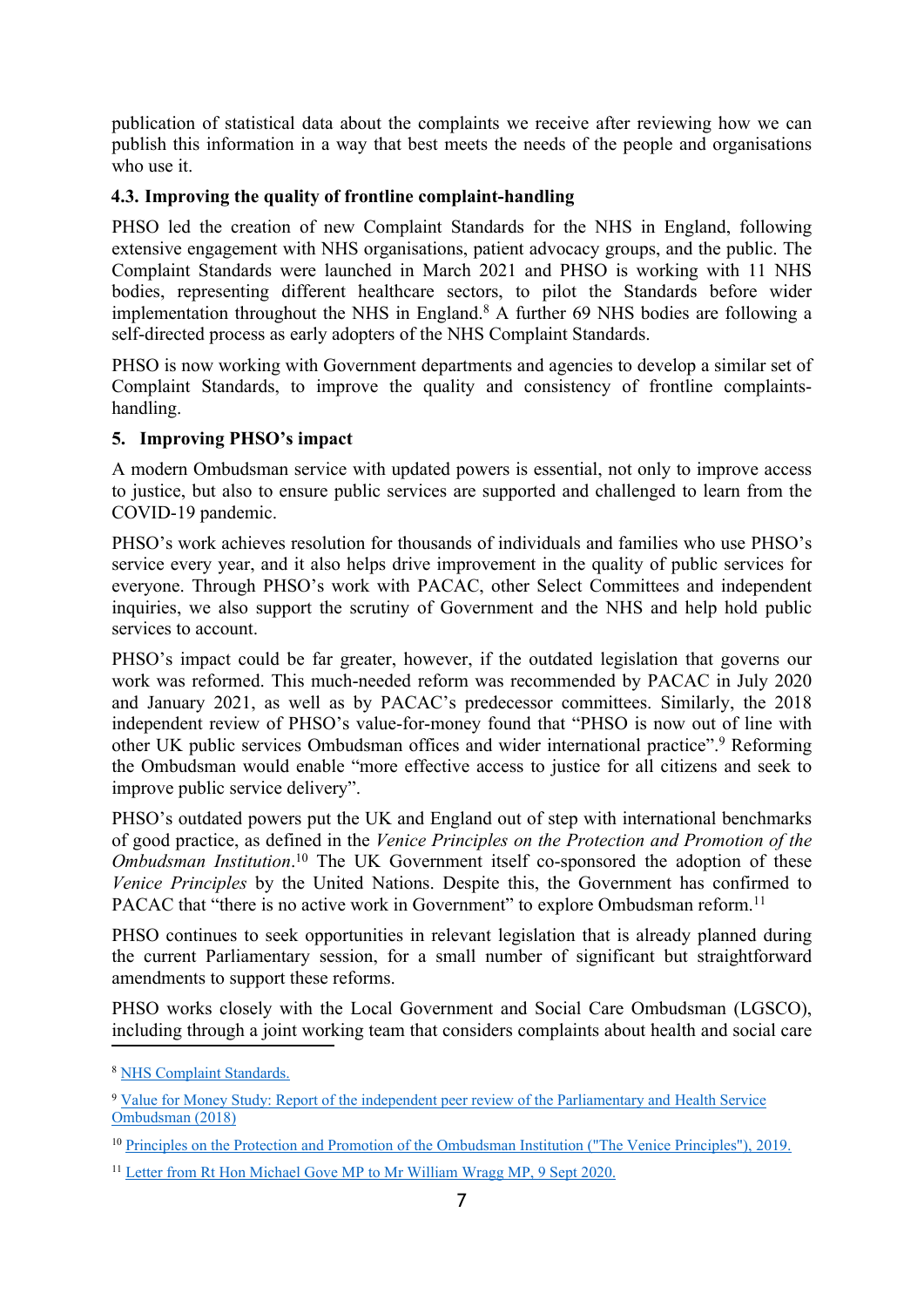that cut across the different jurisdictions of PHSO and LGSCO. A much more streamlined service, with a single Public Service Ombudsman, would remove the need for such workarounds and make it easier for members of the public to know where to turn when they have been let down by public services.

While the Complaint Standards for the NHS and for Government departments will help to improve the quality of complaint-handling in public services, PHSO's ability to influence this improvement is limited by the absence of modernised statutory powers. Unlike the Scottish Public Service Ombudsman, we do not have the power of a 'Complaint Standards Authority' to set the standards for complaints-handling. Such powers would allow us to take action where public services are not meeting relevant standards and choose not to adopt the Standards on a voluntary basis. These powers could be introduced for complaints about the NHS in England through an amendment to the Health and Social Care Bill.

Access to justice would also be improved by removing the outdated 'MP filter'. Currently, members of the public are prevented from bringing a complaint about a UK Government department or agency to PHSO unless it is referred to us by an MP. MPs play a vital role in supporting constituents to resolve their concerns and removing the filter would not stop them from being able to refer their constituents' complaints to us. It is simply not right, however, that if a citizen does not wish to approach their MP for any reason, they are effectively barred from accessing justice via the Ombudsman.

Removing the 'MP filter' could also enable democratically-elected representatives in the three devolved legislatures in Wales, Scotland, and Northern Ireland to refer a complaint to PHSO on behalf of their constituents – something they are currently barred from doing, despite PHSO being the Ombudsman service for the whole of the UK. Amendments to current and planned legislation, such as the forthcoming Victims Bill, could make progress towards this goal and open up access to justice.

Unlike Ombudsman institutions in Wales and Northern Ireland, PHSO does not have the power of 'own initiative'. This means we are unable to look at the injustice or hardship faced by people who are unable or unwilling to complain, such as people who are long-term inpatients in mental health and learning disability services, where they may fear their care and treatment will be adversely affected if they make a complaint. This leaves people who are in vulnerable circumstances without the opportunity to achieve justice if they have been let down by the public services they should be able to rely on.

PHSO has a unique constitutional role providing an independent and impartial service to the public, as well as supporting the scrutiny of public services. The current legal framework, which dates from as far back as 1967, limits PHSO's impact and impedes access to justice for those who most need it. Fundamental reform is now urgent.

#### **Appendices:**

- A. Recent feedback from complainants<sup>12</sup>
- B. PHSO's performance against the Service Charter

<sup>&</sup>lt;sup>12</sup> We have included a selection of positive feedback to give balance for the Committee, who might otherwise only see feedback from the regular contributors to PACAC scrutiny inquiries, that is generally more negative in nature.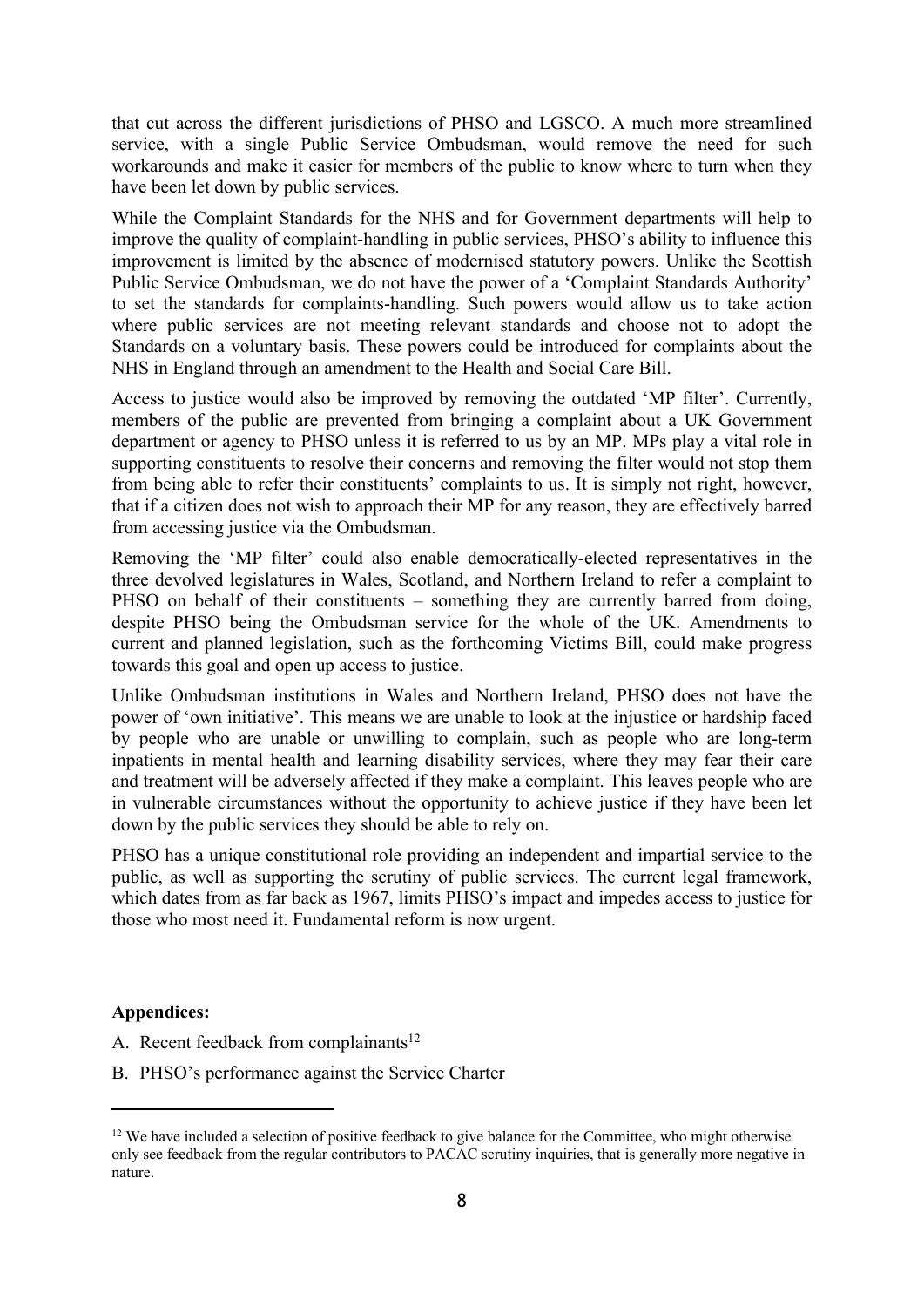C. Staff survey results 2020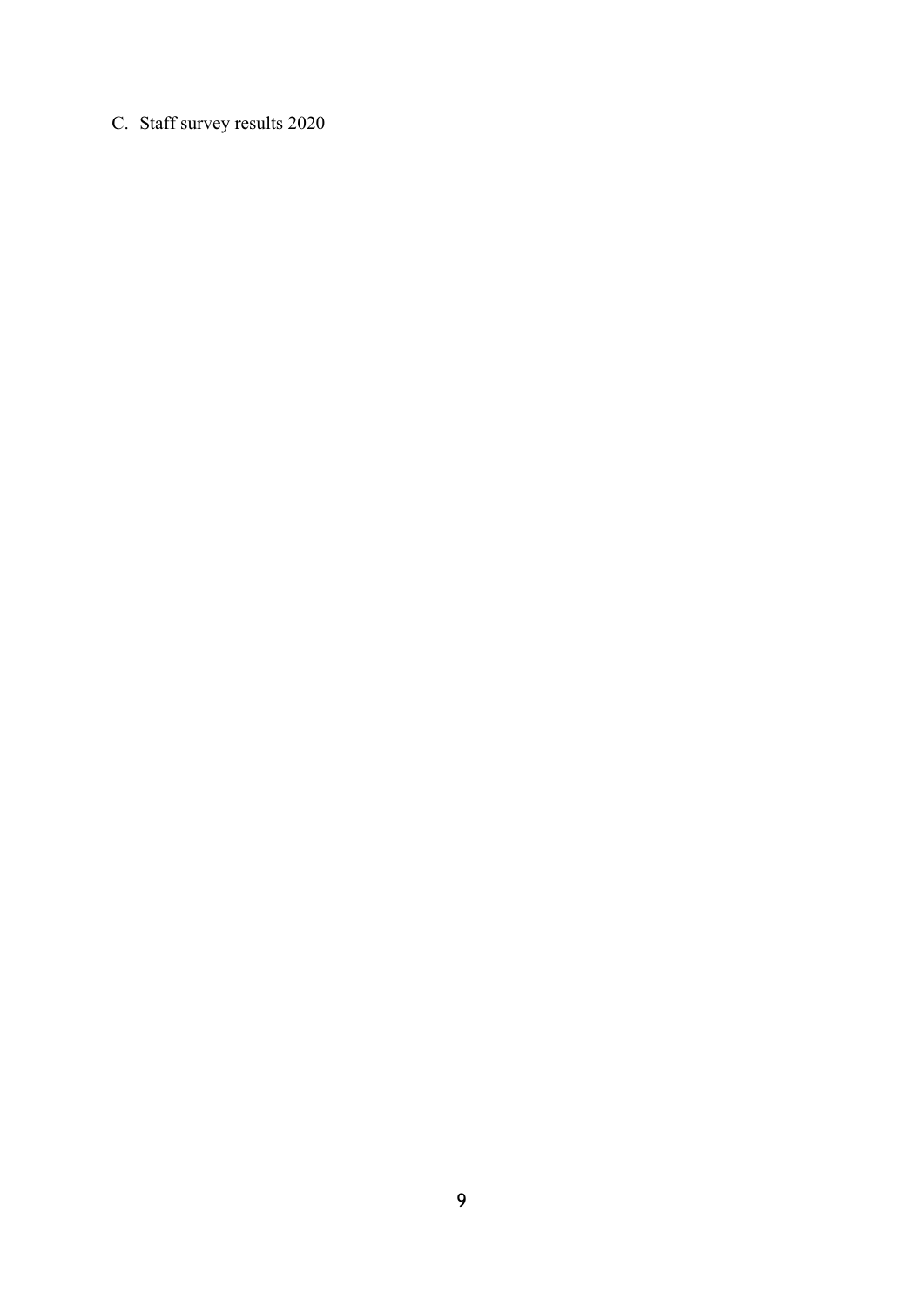### **Appendix A: Recent feedback from complainants**

In 2020-21 PHSO recorded 100 pieces of positive feedback about our service. This is broadly in line with volumes in previous years, but set against the additional challenges of the disruption to services caused by the pandemic. This is a small sample of some of the feedback received.

### **January 2021**

'Thank you for taking the time to consider our case. I'd also like to say thank you for showing *us so much respect. You feel like the first human being we have dealt with and you express such a warm tone. It's comforting and it is appreciated.'*

### **Feedback from a complainant about a Caseworker**

### **November 2020**

*'I want to thank you, you have been really good and I have no criticism whatsoever. You enabled me to fully participate in your service. Although it has not worked out how I would have liked I am very grateful'*

### **Feedback from a complainant about a Caseworker**

*'Whilst we are obviously disappointed with the outcome, we thank you very much for your help and support in raising our concerns. At least now we have closure and we are very grateful for that'*

### **Feedback from two complainants about a Caseworker**

### **August 2020**

Thank you so much for all of your work on our case. We greatly appreciate the work that you *have put into it, for listening to our grievances throughout the process and for following up and taking these to [the organisation]. It feels like it's been a battle for us, but it is encouraging that, with a little bit of patience and perseverance, even where there are shortfalls in the system it is still possible to redress these wrongs and achieve some form of justice. We're really grateful for the important role that people such as yourself play in safeguarding this. ...As such, we want to, one last time, express our sincere gratitude to you, personally, and to PHSO.'*

### **Feedback from two complainants about a Senior Caseworker**

*'[We] would like to thank you for your diligence in dealing with the complaint. …I feel as though I have been listened to and not fobbed off due to my mental health issues. I hope it makes them think before they do the same to other people and stops other families going through the hell that we have.'*

### **Feedback from two complainants about a Caseworker**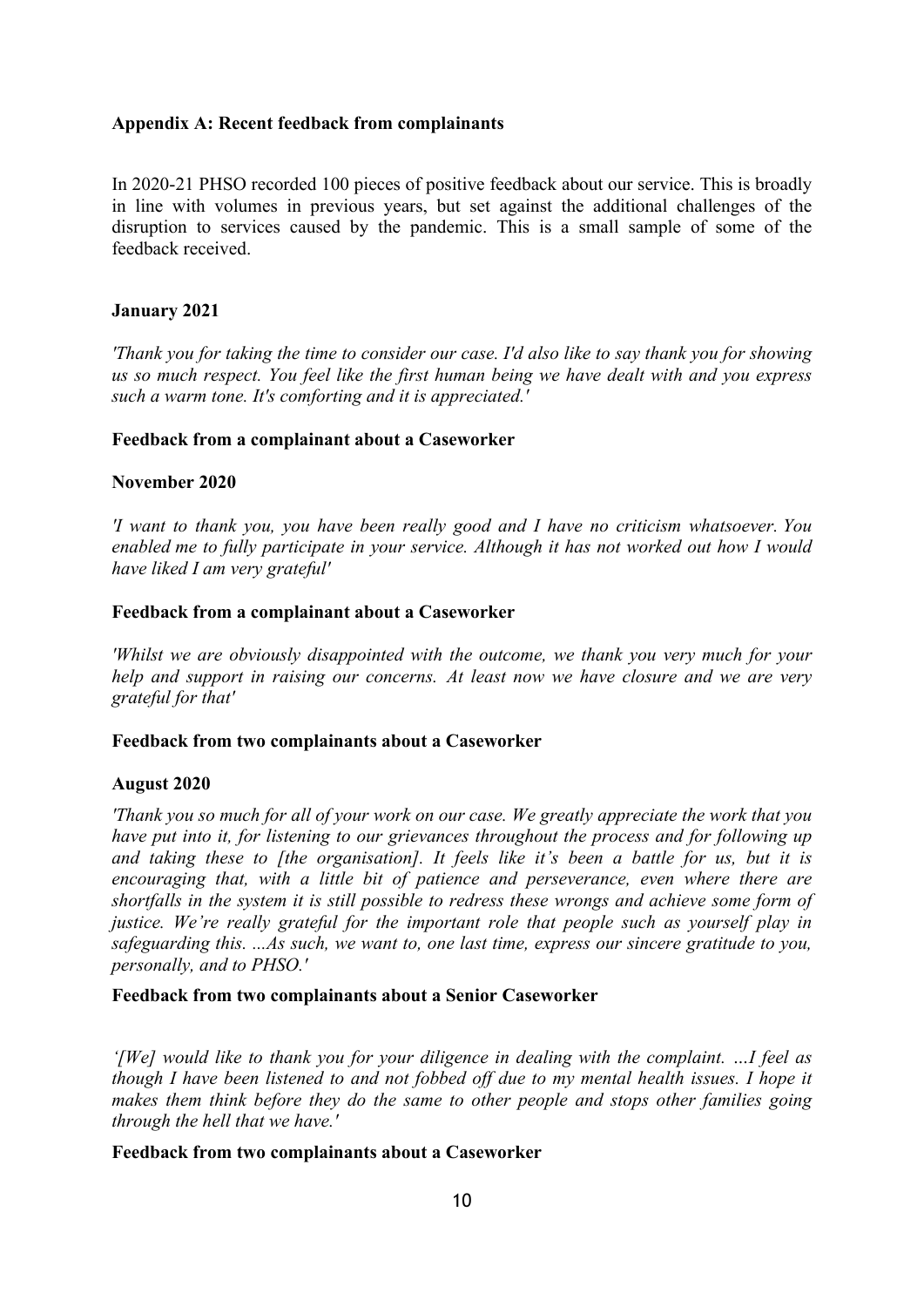*October 2021*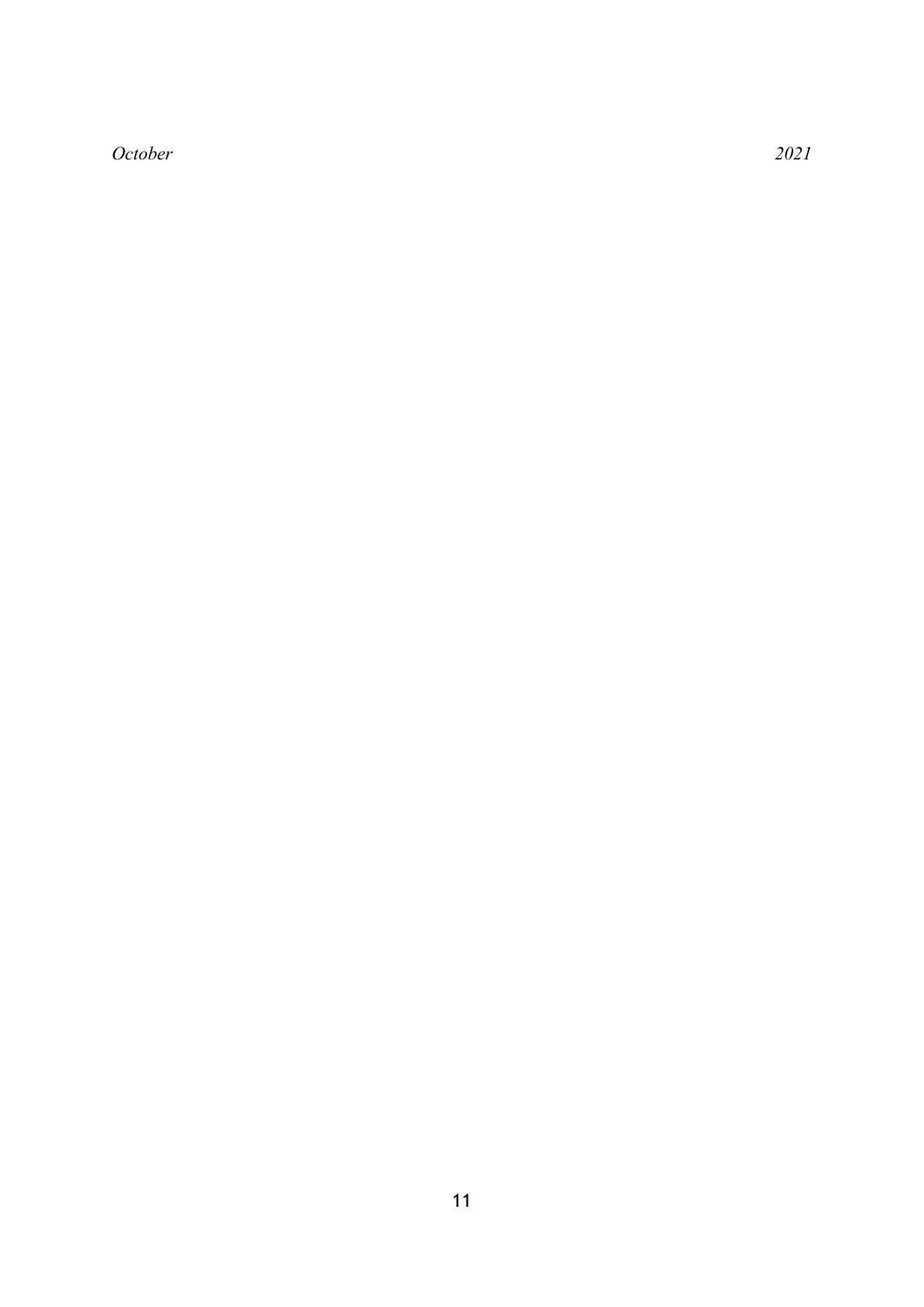### **Appendix B: PHSO's performance against the Service Charter**

PHSO's Service Charter<sup>13</sup> makes commitments about the service we provide throughout the different stages of PHSO's process. We use these commitments to seek feedback on how well we are delivering our service and understand where we need to improve.

We developed the Service Charter with people who have used PHSO's service and the organisations we investigate and work with, to find out what matters to them.

We collect and publish feedback from complainants to provide a better view of our service from those who use it. We use an independent research agency to collect and collate feedback from complainants and organisations we investigate. We are currently the only UK public service Ombudsman that carries out regular surveys of this nature.<sup>14</sup>

Commitment 10 of the Service Charter includes a commitment to provide an impartial service: "We will evaluate the information we've gathered and make an impartial decision on your complaint". Following a previous recommendation from PACAC, however, we asked an independent research agency to look at how we could measure impartiality. The research company recommended that PHSO should measure impartiality using an aggregate of the feedback received on Service Charter commitments 5, 8, 9, and 11, supported by qualitative research with complainants through, for example, focus groups.<sup>15</sup> This approach was adopted in 2020-21 onwards, which is why no score is available for commitment 10 in previous years.

| Commitment                                                                                                      | 2020-21 | 2019-20 | 2018-19 |  |  |
|-----------------------------------------------------------------------------------------------------------------|---------|---------|---------|--|--|
| Giving you the information you need                                                                             |         |         |         |  |  |
| We will explain our role and what we can<br>1.<br>and cannot do                                                 | 77%     | 79%     | 79%     |  |  |
| 2. We will explain how we handle complaints<br>and what information we need from you                            | 78%     | 79%     | 80%     |  |  |
| 3. We will direct you to someone who can help 76%<br>with your complaint if we are unable to,<br>where possible |         | 72%     | 78%     |  |  |
| 4. We will keep you regularly updated on our<br>progress with your complaint                                    | 80%     | 79%     | 81%     |  |  |
| <b>Overall feedback score for this section</b>                                                                  | 78%     | 77%     | 79%     |  |  |
| <b>Target score</b>                                                                                             | 84%     | 84%     | 75%     |  |  |
| <b>Following an open and fair process</b>                                                                       |         |         |         |  |  |
| We will listen to you to make sure we<br>$5_{-}$                                                                | 71%     | 72%     | 73%     |  |  |

<sup>13</sup> PHSO's Service Charter is published in full on our website: [https://www.ombudsman.org.uk/making](https://www.ombudsman.org.uk/making-complaint/how-we-deal-complaints/our-service-charter)[complaint/how-we-deal-complaints/our-service-charter](https://www.ombudsman.org.uk/making-complaint/how-we-deal-complaints/our-service-charter)

<sup>&</sup>lt;sup>14</sup> This means there is no standard benchmark or UK public service Ombudsman against which to compare the results of our Service Charter surveys.

<sup>15</sup> More information about this research is published on PHSO's website: [https://www.ombudsman.org.uk/about](https://www.ombudsman.org.uk/about-us/corporate-information/how-we-are-performing/performance-against-our-service-charter/research-fairness-and-impartiality)[us/corporate-information/how-we-are-performing/performance-against-our-service-charter/research-fairness-and](https://www.ombudsman.org.uk/about-us/corporate-information/how-we-are-performing/performance-against-our-service-charter/research-fairness-and-impartiality)[impartiality](https://www.ombudsman.org.uk/about-us/corporate-information/how-we-are-performing/performance-against-our-service-charter/research-fairness-and-impartiality)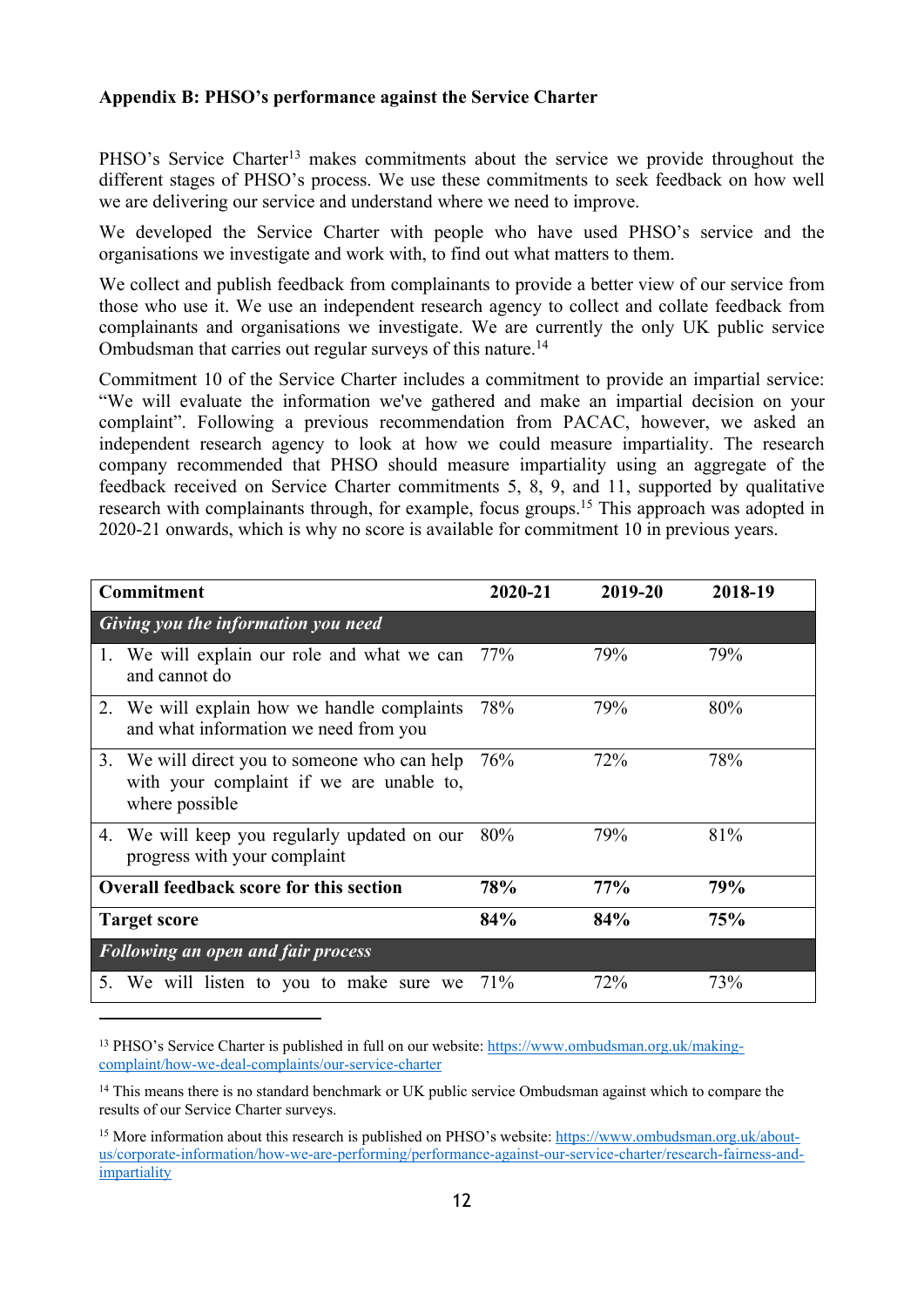| understand your complaint                                                                                                                                |     |     |     |
|----------------------------------------------------------------------------------------------------------------------------------------------------------|-----|-----|-----|
| 6. We will explain the specific concerns we<br>will be looking into                                                                                      | 81% | 87% | 88% |
| We will explain how we will do our work<br>7.                                                                                                            | 77% | 77% | 77% |
| We will gather all the information we need,<br>8.<br>including from you and the organisation you<br>have complained about before we make our<br>decision | 51% | 51% | 48% |
| We will share facts with you, and discuss<br>9.<br>with you what we are seeing                                                                           | 69% | 70% | 68% |
| 10. We will evaluate the information we've<br>gathered and make an impartial decision on<br>your complaint <sup>16</sup>                                 | 73% |     |     |
| 11. We<br>explain<br>decision<br>will<br>our<br>and<br>recommendations, and how we reached them                                                          | 49% | 47% | 53% |
| <b>Overall feedback score for this section</b>                                                                                                           | 66% | 67% | 68% |
| <b>Target score</b>                                                                                                                                      |     | 69% |     |
|                                                                                                                                                          | 70% |     | 65% |
| Giving you a good service                                                                                                                                |     |     |     |
| 12. We will treat you with courtesy and respect                                                                                                          | 87% | 89% | 90% |
| 13. We will give you a final decision on your<br>complaint as soon as we can                                                                             | 46% | 50% | 53% |
| 14. We will make sure our service is easily<br>accessible to you and give you support and<br>help if you need it                                         | 62% | 65% | 67% |
| <b>Overall feedback score for this section</b>                                                                                                           | 65% | 68% | 70% |

<sup>&</sup>lt;sup>16</sup> Service Charter commitment 10 is calculated in a different way to the other Service Charter commitments, as described on the previous page.